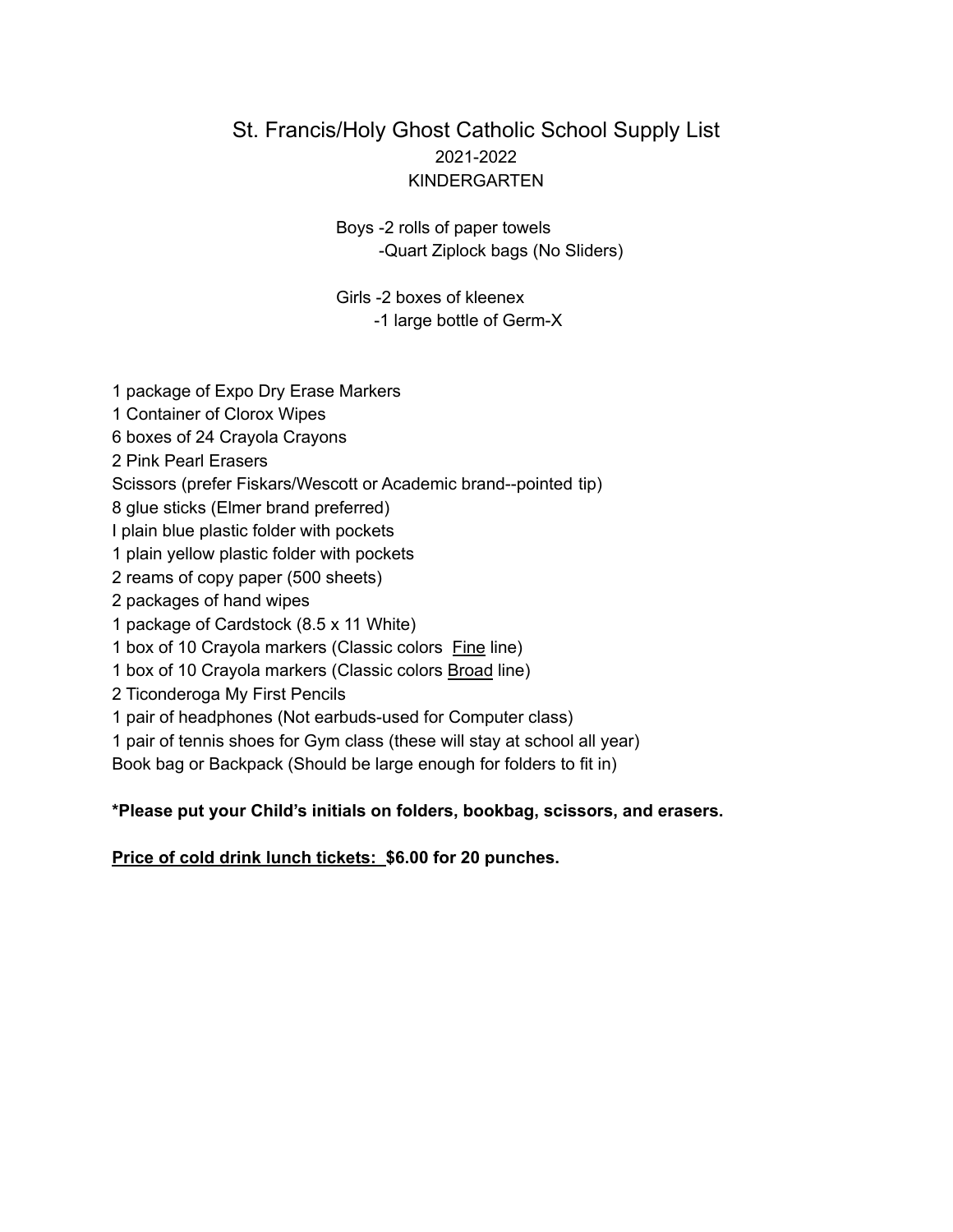# St. Francis/Holy Ghost Catholic School Supply List 2021-2022 First Grade

- book bag (no wheels)
- pair of school scissors
- zippered pencil bag
- dry erase markers (thin or thick)
- highlighter (any color)
- 2- 48 pack crayons\*\*
- #2 pencils\*\*
- glue sticks\*\*(large)
- pink erasers\*\*
- plastic folders (with 2 pockets)
- wide ruled spiral notebook
- 1-1 inch 3 ring solid color binder
- boxes of kleenex
- rolls of paper towels
- reams of copy paper (500 count)
- pair of non-marking P.E. shoes that will stay at school throughout the year
- pair of headphones
- Boys: one box of gallon size Ziploc bags
- Girls: one box of quart size Ziploc bags
- bottle of hand sanitizer with a pump
- container Clorox cleaning wipes

Please be sure to label everything with your child's initials. (This includes each individual pencil, crayon, eraser, glue stick, scissors, etc.) \*\*These items may need to be replaced throughout the year.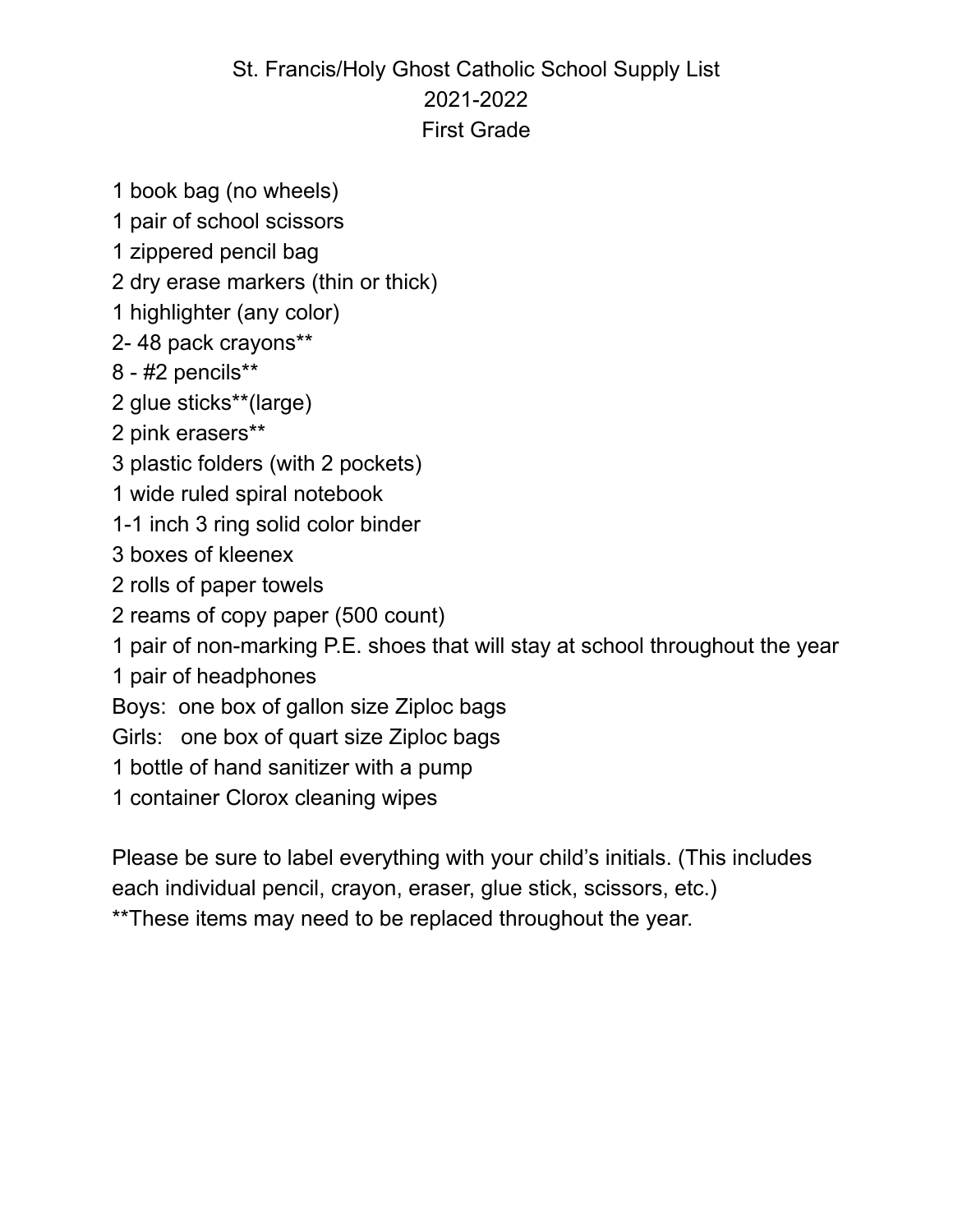# St. Francis/Holy Ghost Catholic School Supply List 2021-2022 Second Grade

- 1 book bag (No wheels)
- 1 pair of scissors
- 1 zippered pencil bag
- 1 box of 48 crayons
- 10 #2 pencils\* (prefer standard orange)
- 2 pink erasers (regular size-no pencil top erasers)
- 1 large glue stick
- 1 highlighter
- 2-2 pocket folders
- 1 wide ruled single subject spiral notebook
- 1 rolls of paper towels
- 1 ream of copy paper (500 count)
- 1 pair of non-marking P.E. shoes that will stay at school throughout the
- year. Please put your child's initials in them.
- 1 pair of earbuds or headphones
- Money-20 pennies, 5 nickels, 10 dimes, and 4 quarters
- (The money will be used during math and returned at the end of the school year.)
- \*This item will need to be replaced as needed.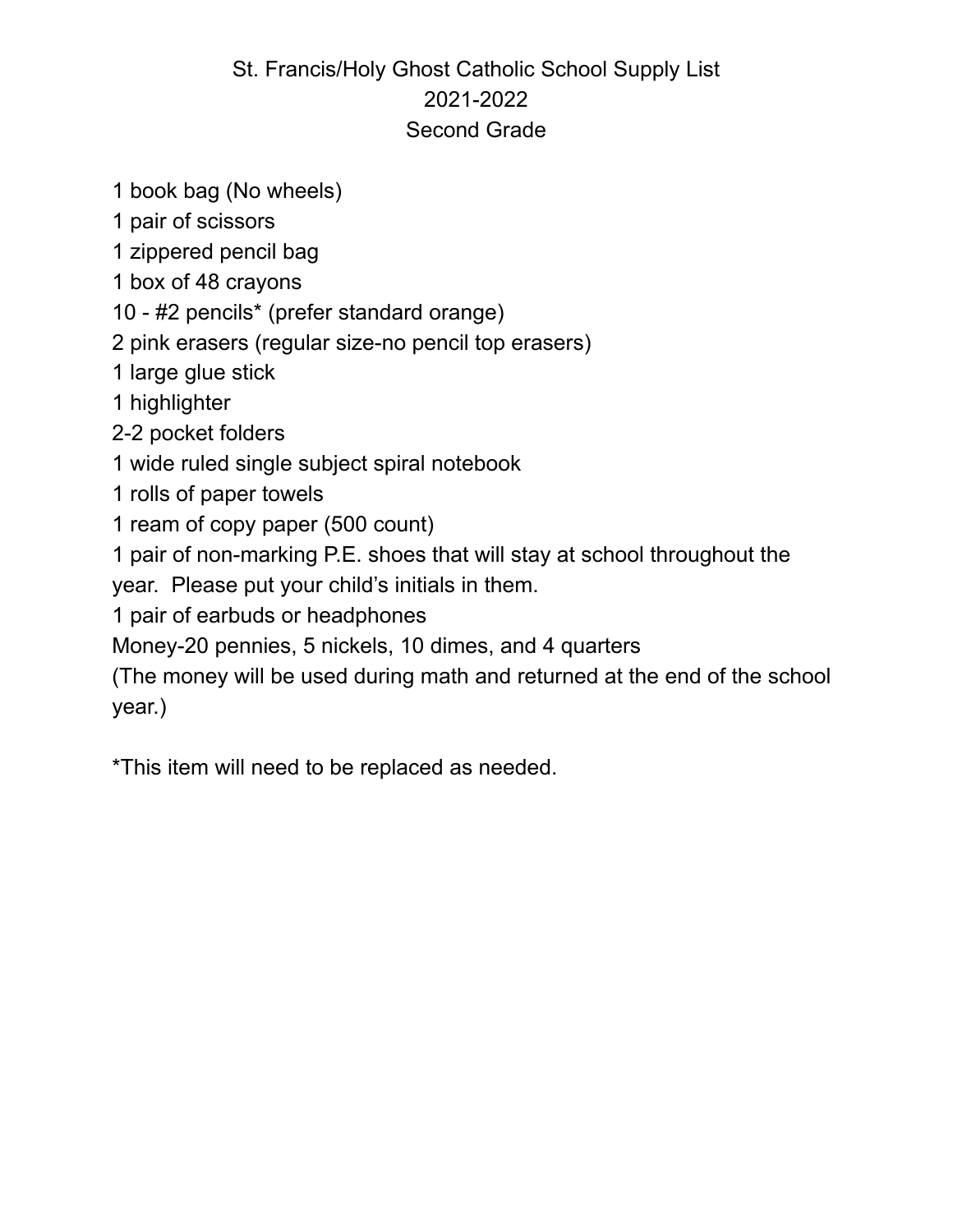# St. Francis/Holy Ghost Catholic School Supply List 2021-2022 Third Grade

book bag (no wheels)

 pair of scissors (Fiskar or Academic brand preferred) No smaller than 7 inches

- zippered pencil bag
- different colored highlighters (thin tip, any color)
- pkg. 48 crayons
- pencil box
- pkg. 12 colored pencils
- pkg. 10 multi colored markers
- pink erasers
- red ink pens ( not erasable type)
- pkg. #2 pencils
- glue sticks
- small bottle of glue
- plastic 2 pocket folders
- package of loose leaf wide ruled paper
- rolls of paper towels
- fabric book cover
- ream of copy paper (500 count)
- pair of earbuds or headphones (May need to be replaced if broken)
- pair of non-marking P.E. shoes that will stay at school throughout the

year. Please put your child's initials in them.

- Girls: Wetones
- Boys: Clorox Wipes
- Girls: 1 box of gallon size Ziplock bags
- Boys: 1 box of quart size Ziplock bags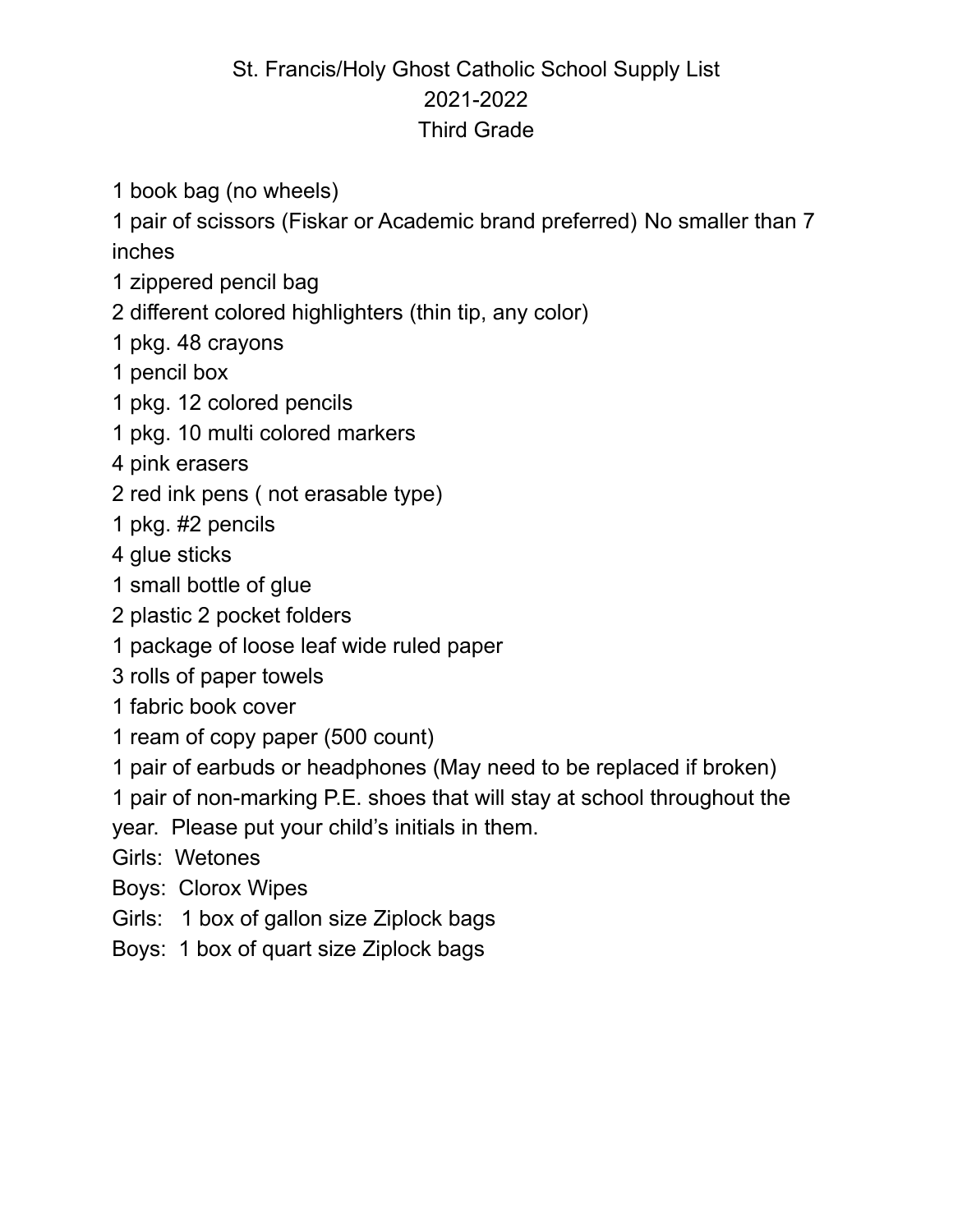#### St. Francis/Holy Ghost Catholic School Supply List 2021-2022 Fourth Grade

- book bag (no wheels)
- pair of scissors (Fiskar brand preferred)
- zippered pencil bag
- pkg. 4 multi-colored dry erase markers (thin)\*
- pkg. crayons\*
- pkg. colored pencils\*
- highlighters (different colors)
- pink erasers\*
- pkg. #2 pencils\*
- glue sticks
- red pens\*
- plastic 2 pocket folders
- single subject spiral notebook\*
- boxes of Kleenex\*
- rolls of paper towels\*
- ream of copy paper (500 count)
- pair of earbuds or headphones

pair of non-marking P.E. shoes that will stay at school throughout the

year. Please put your child's initials on them.

large container of disinfecting wipes\*

Boys: 1 box of sandwich bags

Girls: Hand sanitizer with pump

\*These items may need to be replaced throughout the year.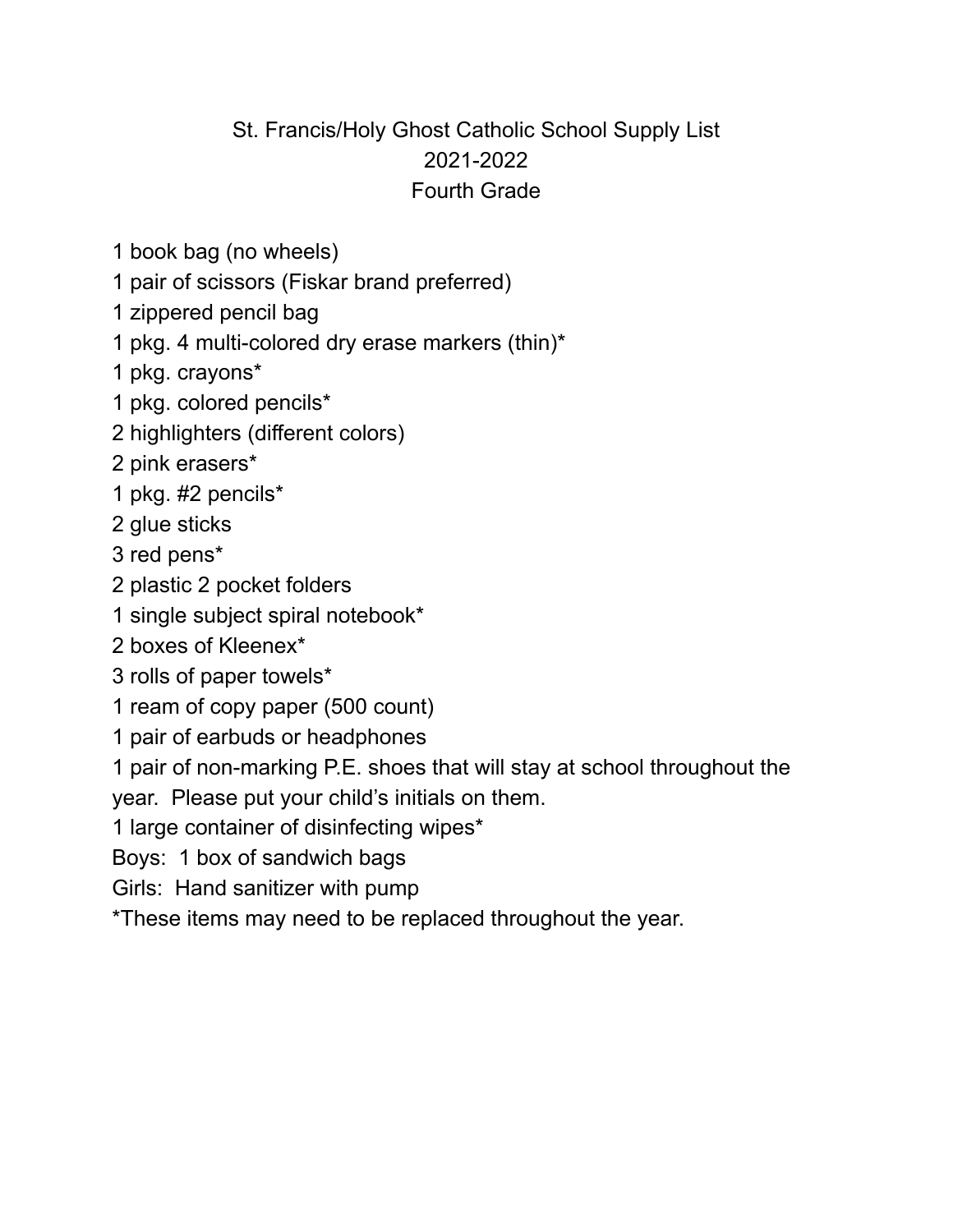# St. Francis/Holy Ghost Catholic School Supply List 2021-2022 Fifth Grade

- book bag (no wheels)
- pair of scissors
- sturdy binder with inside pockets (2 inch, any color)
- pkg. loose leaf paper
- colored pens for grading
- pkg. 10 colored markers (thick)
- pkg. 12 colored pencils
- pkg. 24 crayons
- pkg. #2 pencils (no mechanical)
- dry erase markers (any color)
- highlighters (different colors)
- glue sticks
- bottle of liquid glue
- erasable black or blue pens
- Plastic page separators **with pockets and tabs**
- Pencil bag
- 1 subject notebook
- pkg. of 3 x 5 index cards
- pair of earbuds or headphones
- rolls of paper towels
- boxes of Kleenex
- ream of copy paper
- rolls of scotch tape
- Container of Clorox wipes or baby wipes

Please remember some items may need to be replaced during the school year.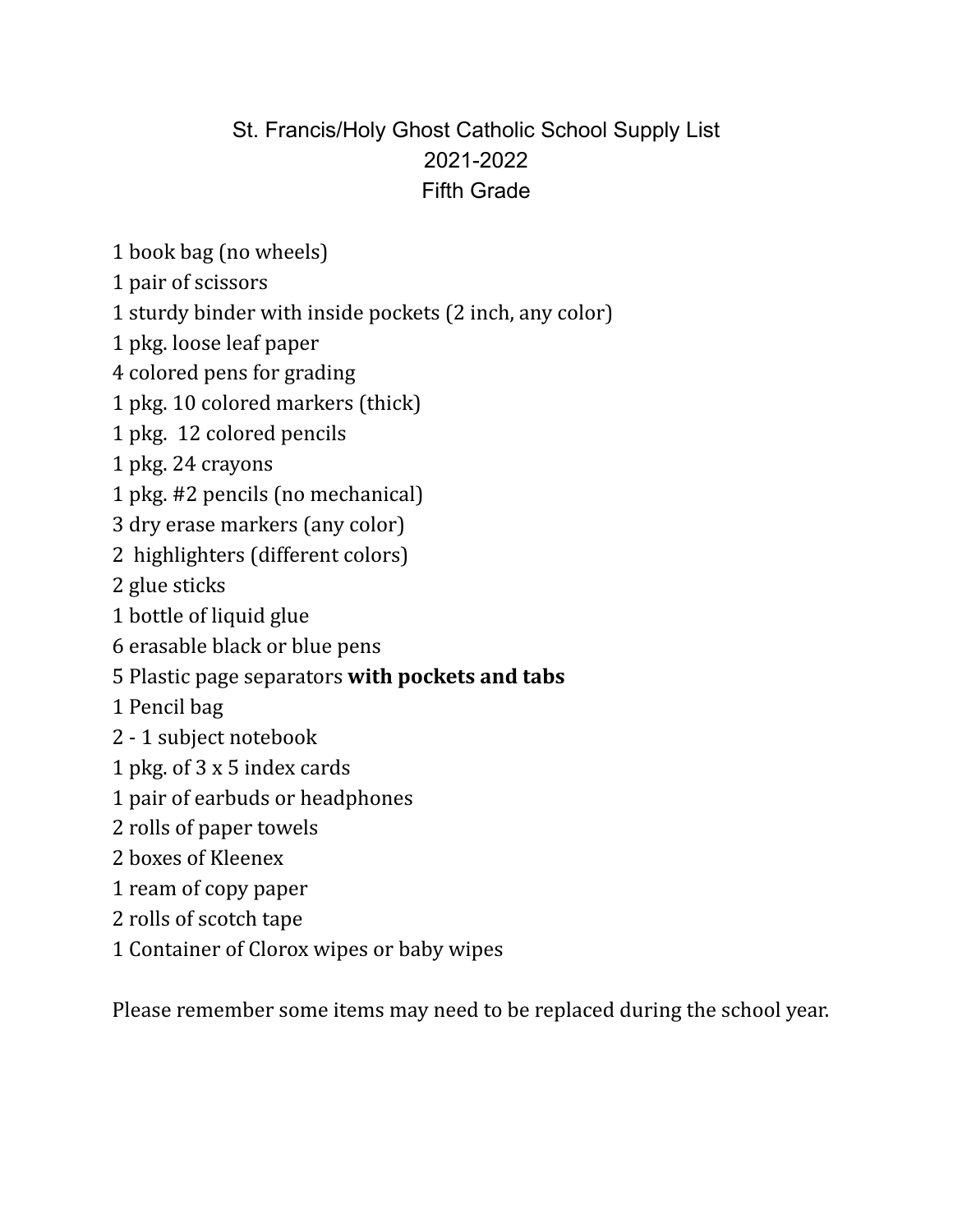### St. Francis/Holy Ghost Catholic School Supply List 2021-2022 Sixth Grade

book bag (no wheels)

pair of scissors

red pens

black or blue erasable pens

yellow highlighter

pencil bag or box

glue sticks

thick dry erase markers (any color) (Expo brand preferred)

pkg. loose leaf paper (wide ruled) reinforced holes

pencils (if mechanical is purchased, lead refills also)

pkg. 10 thick multi colored markers

pack colored pencils

Small Box of Crayons (optional)

packs of index cards (3 x 5)

- boxes of Kleenex
- ream of copy paper (500 count)
- **sturdy** zipper binder (3 inch, any color)

\*\*\*We have found that the CaseIt brand, single ring with one side being a file folder works best, but is not required to be this brand.

- Plastic page separators **with pockets and tabs**
- small rolls of scotch tape
- rolls of paper towels
- pair of earbuds or headphones
- Container of Clorox wipes
- box of quart baggies (**boys**)
- box of gallon baggies (**girls**)

Please remember some items may need to be replaced during the school year.